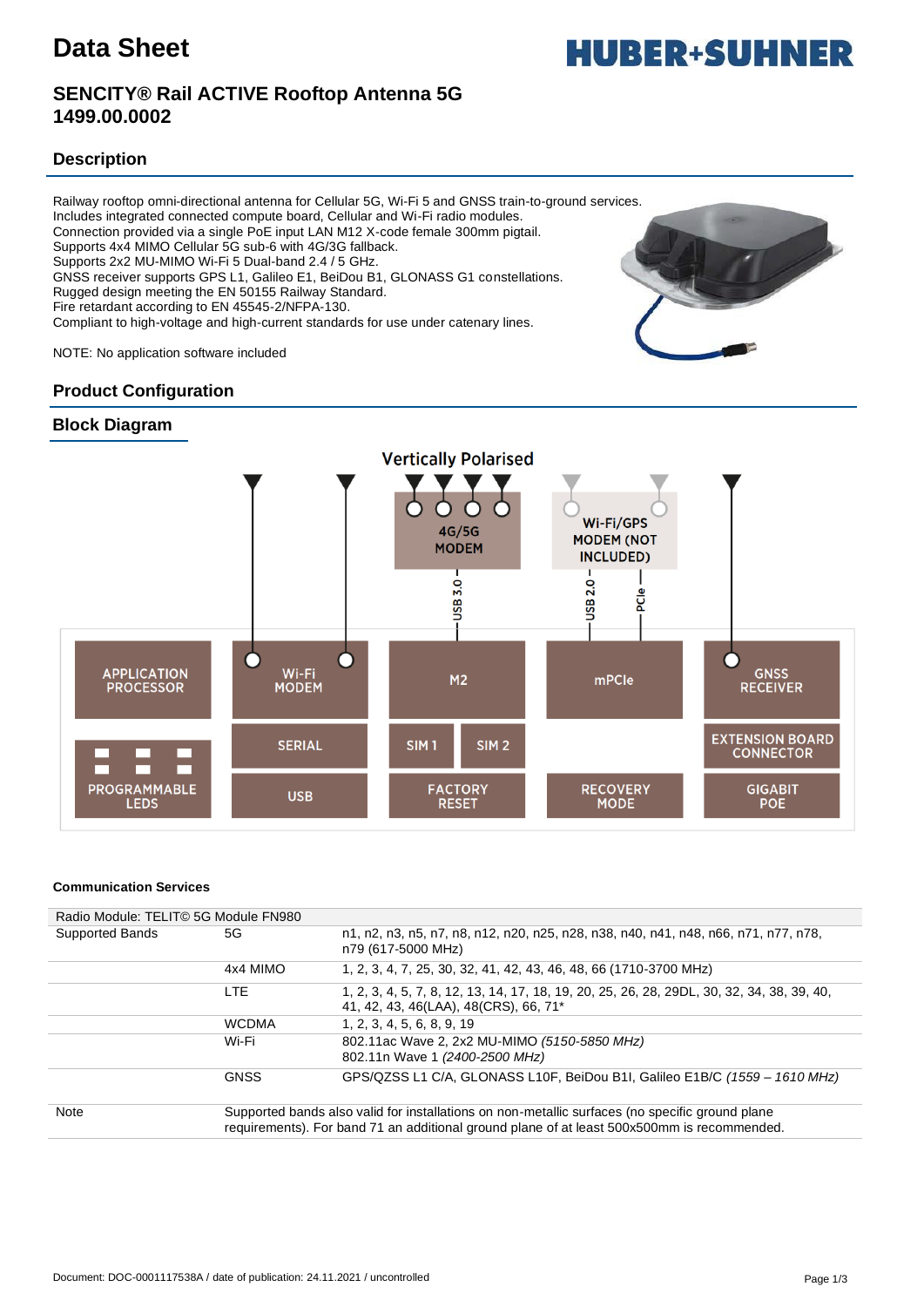# **Data Sheet**

## **SENCITY® Rail ACTIVE Rooftop Antenna 5G 1499.00.0002**

#### **Mechanical Data**

Dimensions (mm) 84 x 368 x 425 (Height x Width xDepth) Weight (kg) 7.50 (without packaging)

High-voltage-protection: no voltage on RF port, if the catenary line touches the antenna (EN 50124-1, 3.8 kVDC, 27.5 kVAC, 1min). High-current-protection: Designed acc. to UIC 533, DC-grounded antenna element (protection against lightning and short circuit with catenary lines(40kA/0.125s).

Corrosion: Low corrosion design acc. to MIL-DTL-14072(E), 96 hours Salt Spray test.

Mounting: Shall be installed in longitudinal position to the wind/driving direction.

Suitable for installation on high speed trains with a maximum speed of 500 km/hr.

4x composite sealing washers included for silicone-free sealing of the mounting screws.

#### **Electrical Data**

Memory **4GB RAM** Storage 16GB eMMc

Processor 2x ARM Cortex-A72 1.6GHz, 4x ARM Cortex-A53 1.26GHz, 2x ARM Cortex-M4F 266MHz Operating System Embedded Linux Debian 10, Linux 5.4 kernel operating system Ethernet 1x LAN M12 X-code female 300mm pigtail Power input Power input Poet + Class 4 (802.3at) Interfaces 1x M.2 key B, USB 3.0, 2x SIM slots (2FF) 1x mPCIe , USB 2.0, PCIe

6x LED status indicators

2x integrated SIM slots (2FF form factor), remote SIM module connection possible. Preinstalled firmware Debian 10, Linux 5.4 kernel operating system, preconfigured for basic connectivity.

This Product is compliant with the Radio Equipment Directive 2014/53/EU EMC: EN50121-3-2 (2016), EN55032 (2015+A11:2020) - CISPR 32 ETSI EN 303 413 V.1.1.1 (2017-06) ETSI EN 301 489-1 V2.2.3 (2019-03) ETSI EN 301 489-19 V2.1.1 (2019-04)

#### **Environmental Data**

| Environmental conditions                  | outdoor                   |
|-------------------------------------------|---------------------------|
| Operation temperature (°C)                | $-40$ to 85               |
| Storage temperature (°C)                  | $-40$ to 85               |
| Transport temperature (°C)                | $-40$ to 85               |
| IP rating                                 | IP69                      |
| Flammability rating                       | EN 45545-2 R24 HL3        |
| Solar radiation                           | <b>UL 746C, F1</b>        |
| 2011/65/EU (RoHS - including<br>2015/863) | compliant acc. Annex III  |
| Lead-free soldered                        | yes                       |
| WEEE 2012/19/EU                           | no special marking needed |
| REACH 1907/2006/EC                        | compliant                 |

Flammability rating: EN45545-2:2013 + A1:2015, NFPA-130:2017 Tested according to ISO 4589-2:2017, NFX 70-100-1:2006, ISO 5659-2:2011.

Environmental tests: EN 50155:2018-05

§13.4.6 EN 60068-2-1:2008-01 Cold temperature test Ab, -40°C, 16h §13.4.5 EN 60068-2-2:2008-01 Dry heat test Be +85°C, 16h §13.4.7 EN 60068-2-30:2006-06 Damp heat cyclic test Db, +25/55°C, 2 cycles §13.4.10 EN 60068-2-11:2000-02 Salt mist test, 96h §13.4.11 EN 61373:2011-04 § 8, Cat. 1B Broadband Random Vibration §13.4.11 EN 61373:2011-04 § 9, Cat. 1B Increased Random Vibration §13.4.11 EN 61373:2011-04 § 10, Cat. 1B Mechanical shock §13.4.12 Ingress Protection EN 60529:2014-09 IP6X, IPX7, IPX9